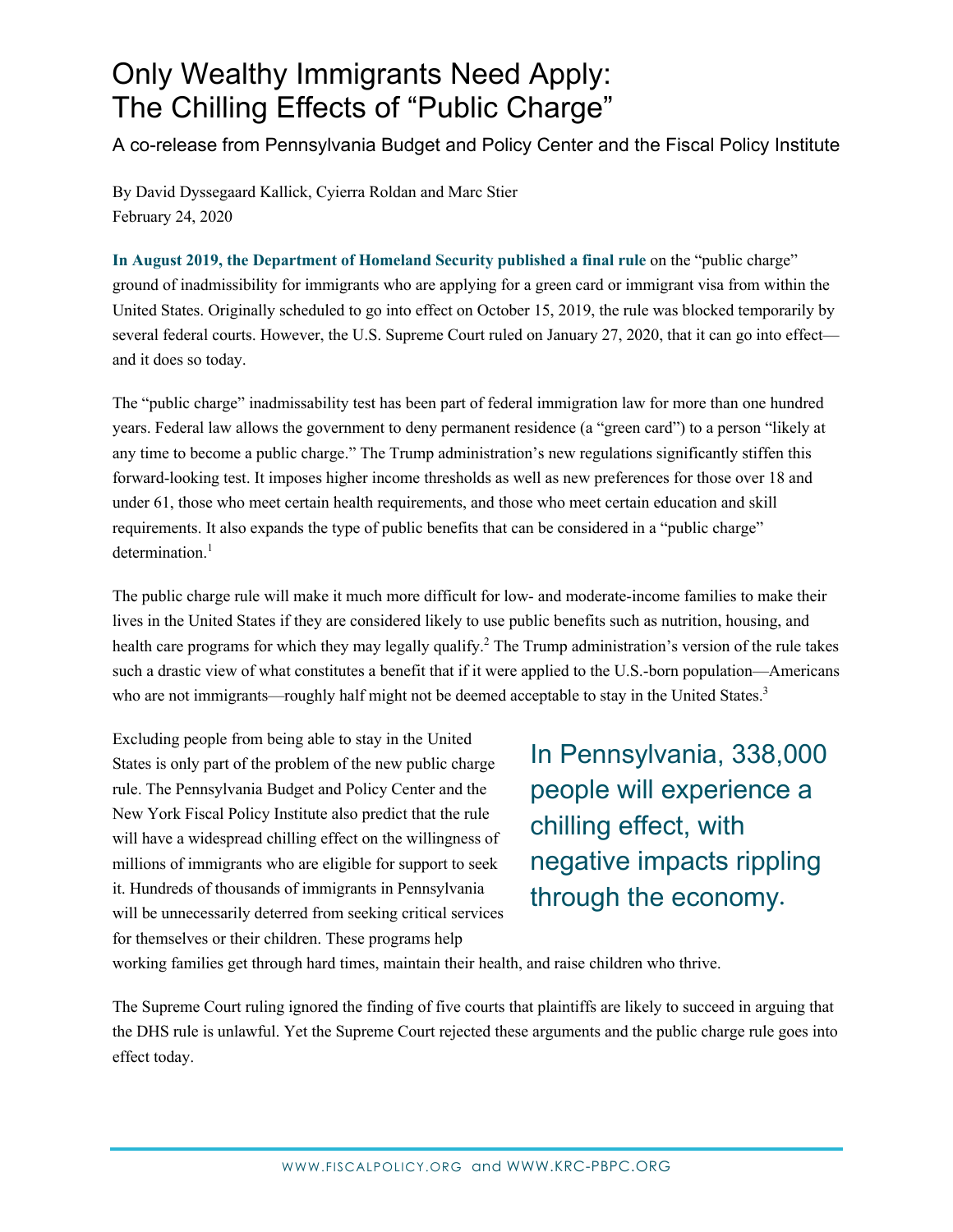Updating an analysis the Fiscal Policy Institute first published in 2018, we estimate that when the rule goes into effect, 338,000 people in Pennsylvania would experience what we call a chilling effect from the public charge rule—anxiety and confusion about whether applying for public benefits will affect their immigration status or that of their family members. This "chilled" population includes everyone in a family with an immigrant who is not a naturalized citizen and who is currently receiving one of the public benefits named in the rule. Among the people in the chilled population are 127,000 children under 18 years old, the large majority of whom (111,000) are U.S. citizens by birth. *State-level analysis of the chilling effect is available in the table below for all 50 states and the District of Columbia.*

Not everyone who is concerned about public charge will avoid enrolling in programs for which they qualify. Based on research available at the time, which took into account past experience, our central estimate in the 2018 report projected a 25% drop-off in enrollment. <sup>4</sup> An important survey conducted since that time has reinforced the appropriateness of that estimate. Even before the rule went into effect, the survey found that among immigrant families, 21% of adults in low-income families—the ones who would likely meet income eligibility requirements for most of these programs—reported that someone in their family avoided benefits.<sup>5</sup> Advocates and service providers will assuredly work closely with immigrants and their families to help them understand whether they are likely to face a public charge designation and which benefits may be considered. The projected drop-off rate takes this into account since the past experience was also at a time when advocates and service providers worked to clarify the rules.

Looking only at health and nutrition supports, the two largest benefits named, this 25% drop in enrollment for the chilled population translates into \$162 million in lost federal benefits across Pennsylvania. The loss of federal benefits in turn will create negative local economic ripple effects. Businesses such as grocery stores and supermarkets will lose income due to the decrease in SNAP recipients. Hospitals, doctors, and nurses will lose income with a reduction in Medicaid and CHIP. Many other businesses will lose revenue as immigrant families that struggle to make up for the lost health care and nutrition benefits shift their spending priorities. This reduction in spending and income will

This new public charge rule "is repugnant to the American Dream of the opportunity for prosperity and success through hard work and upward mobility." —U.S. District Court Judge

George B. Daniels

result in lower investment and related job loss. The predicted loss to the Gross State Product (GSP) of Pennsylvania is as much as \$314 million, leading to a loss of 2,140 jobs, and \$12 million in lost state tax revenue.<sup>6</sup>

The human and economic impacts are large even if we use more conservative estimates about the chilling effect. It is possible, for example, that children's use of Medicaid will decline less than that of adults since the final rule clarifies that Medicaid use for children is not to be considered in public charge determinations.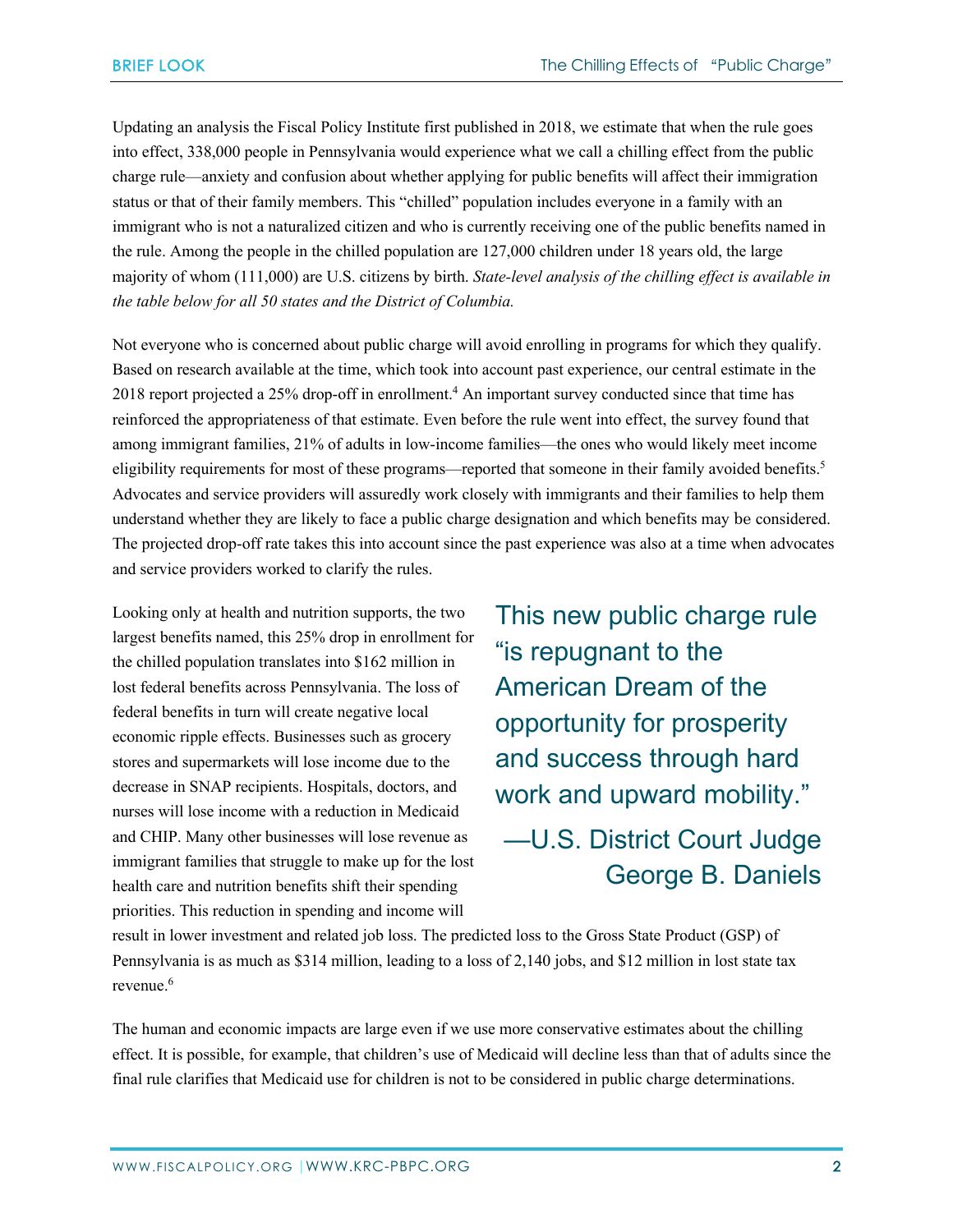Our more conservative estimate assumes that parents will recognize that CHIP and Medicaid for children are excluded from the public charge rule and that there will be no drop in enrollment for children. Further, we assume that the drop-off rate for SNAP and for adults in Medicaid is 15% rather than 25%.

Even with these considerably more conservative assumptions, however, the human and economic impact remains very large. The projected loss in federal benefits is \$72 million spread throughout the state. The projected decline in GSP due to economic ripple effects is as much as \$135 million; the projected job loss is 916.

Judge George B. Daniels of the United States District Court of the Southern District of New York was palpably offended by the new public charge rule. In the preliminary injunction that temporarily halted the rule from going into effect, Judge Daniels wrote that members of the Trump administration "do not articulate why they are changing the public charge definition, why this new definition is needed now, or why the definition set forth in the rule—which has absolutely no support in the history of U.S. immigration law—is reasonable. The rule is simply a new agency policy of exclusion in search of a justification." The rule, Judge Daniels says further, "will punish individuals for their receipt of benefits provided by our government, and discourages them from lawfully receiving available assistance intended to aid them in becoming contributing members of our society." And, he says this new public charge rule "is repugnant to the American Dream of the opportunity for prosperity and success through hard work and upward mobility."7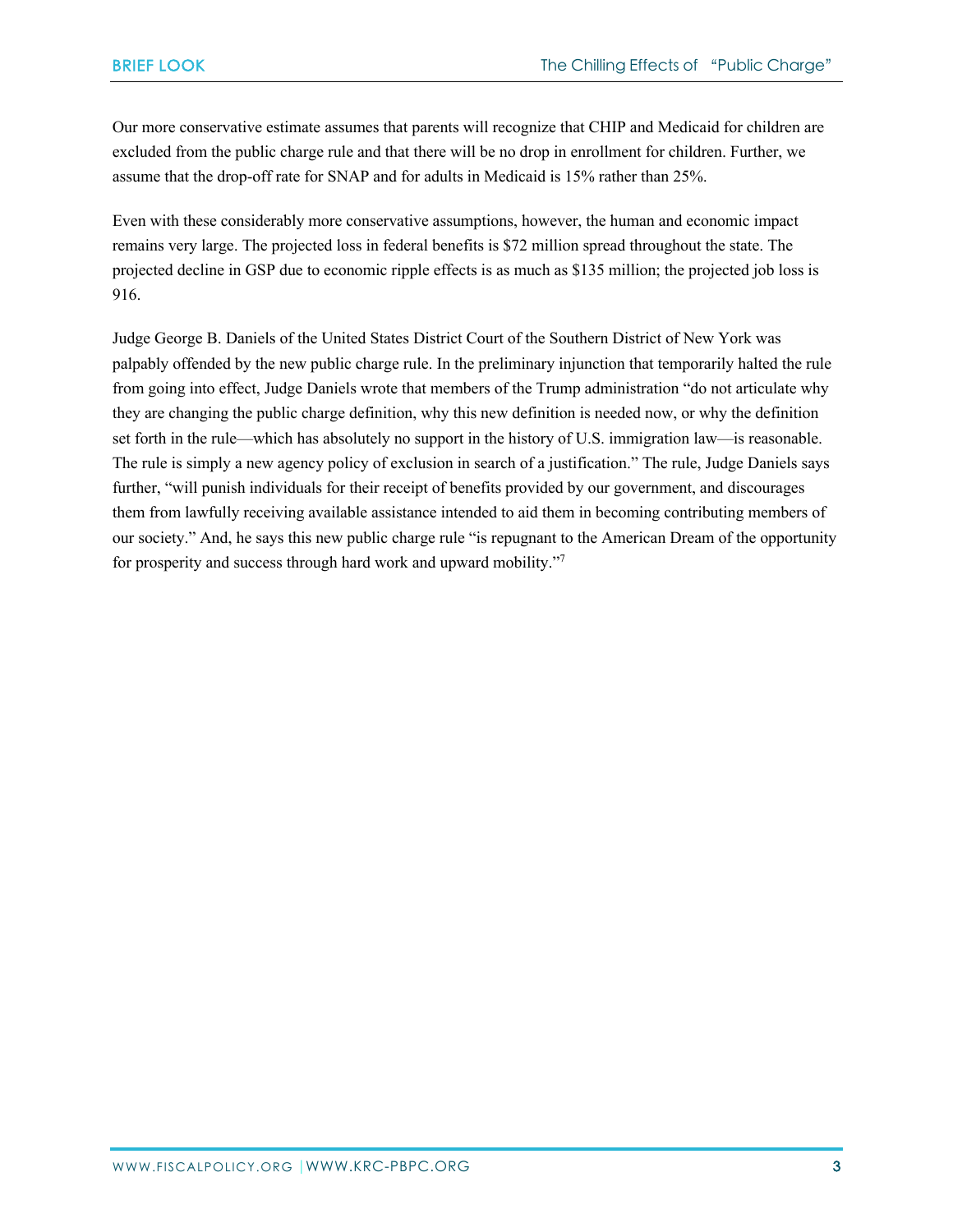*David Dyssegaard Kallick is deputy director of the Fiscal Policy Institute and director of FPI's Immigration Research Initiative. Cyierra Roldan is a policy analyst for the Fiscal Policy Institute. Marc Stier is Budget and Policy the director of the Pennsylvania Center.*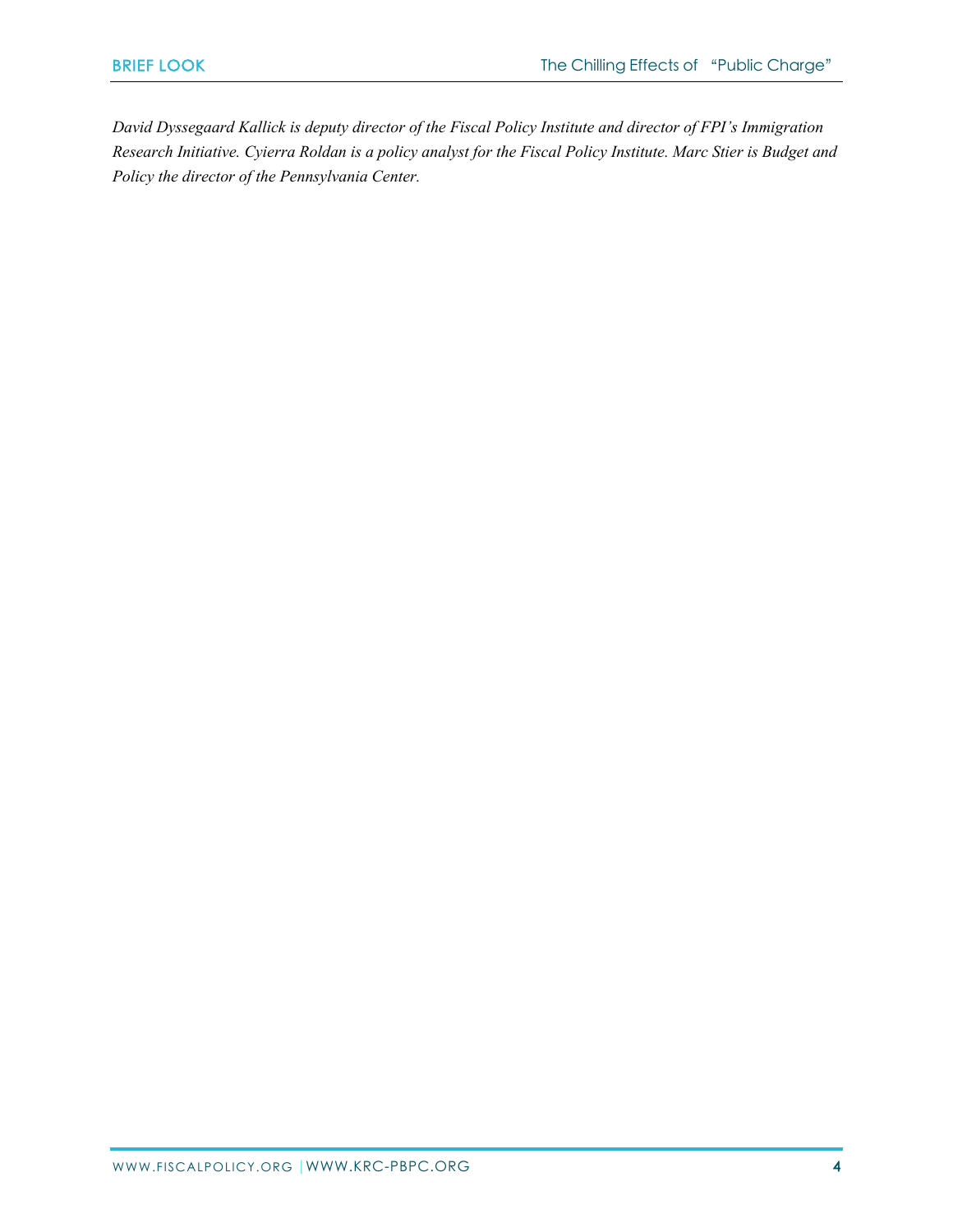## Who Will Experience a Chilling Effect?

Immigrants and Others with at Least One Non-Citizen in the Family Who Have Received a Benefit Named in the Public Charge Rule

|                      | Children Under 18 |             | <b>Adults</b> |                          |  | All          |
|----------------------|-------------------|-------------|---------------|--------------------------|--|--------------|
|                      | Non-              |             | U.S.<br>Non-  |                          |  |              |
|                      | U.S. Citizens     | Citizens    | Citizens      | Citizens                 |  | Total        |
| Alabama              | 46,000            | 3,000       | 15,000        | 42,000                   |  | 106,000      |
| $\ast$<br>Arizona    | 290,000           | 30,000      | 160,000       | 320,000                  |  | 810,000      |
| Arkansas             | 41,000            | 5,000       | 10,000        | 44,000                   |  | 99,000       |
| $\ast$<br>California | 2,050,000         | 190,000     | 1,420,000     | 2,560,000                |  | 6,220,000    |
| Colorado             | 122,000           | 21,000      | 38,000        | 142,000                  |  | 323,000      |
| Connecticut          | 52,000            | 12,000      | 38,000        | 84,000                   |  | 186,000      |
| Delaware             | 15,000            | 2,000       | 5,000         | 21,000                   |  | 43,000       |
| District Of Columbia | 12,000            | 3,000       | 5,000         | 24,000                   |  | 44,000       |
| Florida              | 480,000           | 100,000     | 320,000       | 760,000                  |  | 1,660,000    |
| Georgia              | 240,000           | 30,000      | 80,000        | 260,000                  |  | 610,000      |
| Hawaii               | 30,000            | 10,000      | 30,000        | 50,000                   |  | 110,000      |
| Idaho                | 34,000            | 2,000       | 11,000        | 33,000                   |  | 80,000       |
| <b>Illinois</b>      | 300,000           | 50,000      | 190,000       | 410,000                  |  | 950,000      |
| Indiana              | 69,000            | 10,000      | 23,000        | 65,000                   |  | 166,000      |
| lowa                 | 27,000            | 6,000       | 13,000        | 37,000                   |  | 83,000       |
| Kansas               | 51,000            | 5,000       | 15,000        | 51,000                   |  | 123,000      |
| Kentucky             | 39,000            | 9,000       | 8,000         | 55,000                   |  | 110,000      |
| Louisiana            | 41,000            | 10,000      | 13,000        | 39,000                   |  | 103,000      |
| Maryland             | 120,000           | 30,000      | 60,000        | 170,000                  |  | 380,000      |
| Massachusetts        | 130,000           | 30,000      | 100,000       | 250,000                  |  | 500,000      |
| Michigan             | 94,000            | 20,000      | 57,000        | 113,000                  |  | 283,000      |
| Minnesota            | 74,000            | 15,000      | 35,000        | 89,000                   |  | 212,000      |
| Nebraska             | 34,000            | 5,000       | 10,000        | 37,000                   |  | 86,000       |
| Nevada               | 90,000            | 9,000       | 46,000        | 99,000                   |  | 244,000      |
| New Jersey           | 210,000           | 40,000      | 130,000       | 310,000                  |  | 690,000      |
| New Mexico           | 60,000            | 10,000      | 40,000        | 70,000                   |  | 170,000      |
| New York             | 580,000           | 100,000     | 440,000       | 940,000                  |  | 2,070,000    |
| North Carolina       | 210,000           | 40,000      | 60,000        | 220,000                  |  | 530,000      |
| Ohio                 | 84,000            | 6,000       | 27,000        | 101,000                  |  | 218,000      |
| Oklahoma             | 60,000            | 6,000       | 19,000        | 63,000                   |  | 148,000      |
| Oregon               | 105,000           | 9,000       | 47,000        | 115,000                  |  | 276,000      |
| Pennsylvania         | 111,000           | 16,000      | 65,000        | 146,000                  |  | 338,000      |
| Rhode Island         | 21,000            | 4,000       | 15,000        | 29,000                   |  | 69,000       |
| South Carolina       | 36,000            | 4,000       | 9,000         | 40,000                   |  | 90,000       |
| Tennessee            | 76,000            | 10,000      | 13,000        | 82,000                   |  | 181,000      |
| *<br>Texas           | 1,190,000         | 130,000     | 480,000       | 1,210,000                |  | 3,010,000    |
| Utah                 | 47,000            | 6,000       | 16,000        | 52,000                   |  | 120,000      |
| Virginia             | 127,000           | 24,000      | 53,000        | 151,000                  |  | 355,000      |
| Washington           | 200,000           | 40,000      | 120,000       | 230,000                  |  | 580,000      |
| Wisconsin            | 67,000            | 6,000       | 33,000        | 58,000                   |  | 165,000      |
| <b>United States</b> | 7.8 million       | 1.2 million |               | 4.6 million 10.2 million |  | 23.8 million |

FIG. 1 Analysis prepared by the Center on Budget and Policy Priorities for the Fiscal Policy Institute. States marked with an asterisk use data from 2013 to 2015. All other states use data from 2011 to 2015 to get a larger sample size. The United States as a whole is calculated using single-year data from 2015. The following states do not have a large enough sample to include in this table: Alaska, Maine, Mississippi, Missouri, Montana, New Hampshire, North Dakota, South Dakota, Vermont, West Virginia, and Wyoming. Totals may not sum due to independent rounding. For more details on the analysis, see the accompanying document, "Methodology for Public Charge Estimates," also available at www.fiscalpolicy.org/publicchargemethodology. Not all who experience the chilling effect will avoid enrollment in programs for which they qualify. For projected reductions in benefits, see figure 2.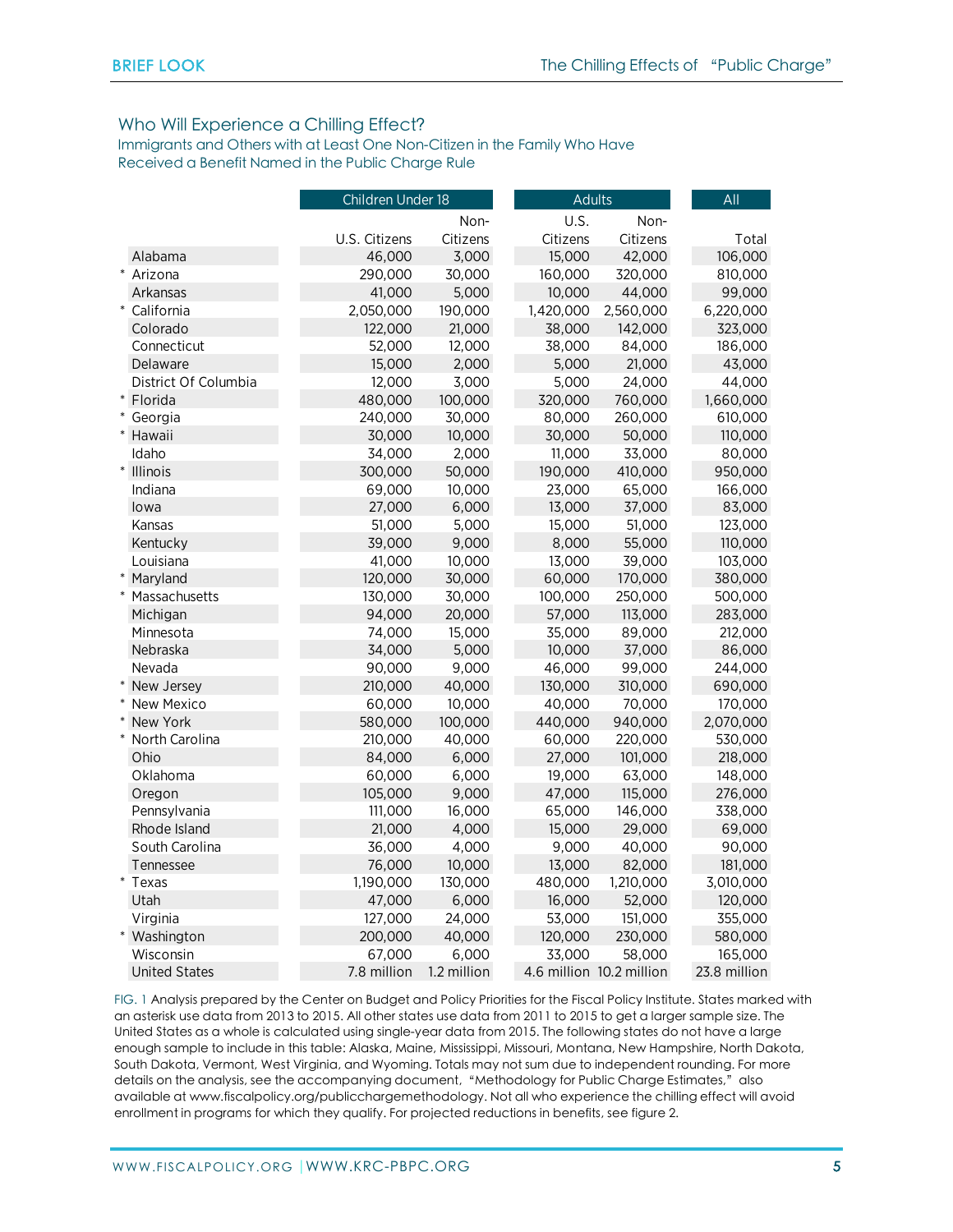## Impact of Public Charge Rule Chilling Effect on State Economies

Central Estimate and a More Conservative Scenario

|                          | <b>Reduction in Federal</b><br>Funds for SNAP and<br>Medicaid/CHIP<br>in millions |                                                                                             | <b>Lost State Economic</b><br>Output (GDP)<br>in millions |                                                                                                    |                                  | Lost Jobs in State                                                                                 | Lost State Tax Revenue<br>in millions |                                                                                                    |  |
|--------------------------|-----------------------------------------------------------------------------------|---------------------------------------------------------------------------------------------|-----------------------------------------------------------|----------------------------------------------------------------------------------------------------|----------------------------------|----------------------------------------------------------------------------------------------------|---------------------------------------|----------------------------------------------------------------------------------------------------|--|
|                          | 25 Percent<br>Chilling<br>Effect                                                  | 15 Percent<br>Chilling<br>Effect, No<br>Impact on<br>Kids<br>Getting<br>Medicaid<br>or CHIP | 25 Percent<br>Chilling<br>Effect                          | 15 Percent<br>Chilling<br>Effect, No<br>Impact on<br><b>Kids</b><br>Getting<br>Medicaid<br>or CHIP | 25 Percent<br>Chilling<br>Effect | 15 Percent<br>Chilling<br>Effect, No<br>Impact on<br><b>Kids</b><br>Getting<br>Medicaid<br>or CHIP | 25 Percent<br>Chilling<br>Effect      | 15 Percent<br>Chilling<br>Effect, No<br>Impact on<br><b>Kids</b><br>Getting<br>Medicaid<br>or CHIP |  |
| Alabama                  | \$41                                                                              | \$14                                                                                        | \$77                                                      | \$23                                                                                               | 525                              | 156                                                                                                | \$4                                   | \$1.1                                                                                              |  |
| Alaska                   | \$18                                                                              | \$8                                                                                         | \$36                                                      | \$15                                                                                               | 243                              | 105                                                                                                | \$0.8                                 | \$0.3                                                                                              |  |
| Arizona                  | \$405                                                                             | \$168                                                                                       | \$785                                                     | \$312                                                                                              | 5,346                            | 2,121                                                                                              | \$37                                  | \$15                                                                                               |  |
| Arkansas                 | \$46                                                                              | \$11                                                                                        | \$90                                                      | \$19                                                                                               | 613                              | 131                                                                                                | \$7                                   | \$2                                                                                                |  |
| California               | \$3,613                                                                           | \$1,715                                                                                     | \$7,009                                                   | \$3,212                                                                                            | 47,717                           | 21,872                                                                                             | \$383                                 | \$175                                                                                              |  |
| Colorado                 | \$155                                                                             | \$72                                                                                        | \$298                                                     | \$131                                                                                              | 2,028                            | 890                                                                                                | \$12                                  | \$5                                                                                                |  |
| Connecticut              | \$131                                                                             | \$64                                                                                        | \$256                                                     | \$122                                                                                              | 1,744                            | 829                                                                                                | \$18                                  | \$9                                                                                                |  |
| Delaware                 | \$28                                                                              | \$12                                                                                        | \$54                                                      | \$22                                                                                               | 368                              | 150                                                                                                | \$3                                   | \$1.1                                                                                              |  |
| District of Columbia     | \$43                                                                              | \$18                                                                                        | \$84                                                      | \$35                                                                                               | 571                              | 240                                                                                                | \$4                                   | \$2                                                                                                |  |
| Florida                  | \$665                                                                             | \$355                                                                                       | \$1,237                                                   | \$618                                                                                              | 8,421                            | 4,209                                                                                              | \$50                                  | \$25                                                                                               |  |
| Georgia                  | \$231                                                                             | \$80                                                                                        | \$437                                                     | \$136                                                                                              | 2,978                            | 926                                                                                                | \$17                                  | \$5                                                                                                |  |
| Hawaii                   | \$66                                                                              | \$36                                                                                        | \$127                                                     | \$65                                                                                               | 865                              | 445                                                                                                | \$10                                  | \$5                                                                                                |  |
| Idaho                    | \$28                                                                              | \$9                                                                                         | \$54                                                      | \$17                                                                                               | 369                              | 115                                                                                                | \$3                                   | \$1.0                                                                                              |  |
| Illinois                 | \$416                                                                             | \$197                                                                                       | \$797                                                     | \$359                                                                                              | 5,425                            | 2,443                                                                                              | \$38                                  | \$17                                                                                               |  |
| Indiana                  | \$82                                                                              | \$33                                                                                        | \$157                                                     | \$60                                                                                               | 1,068                            | 412                                                                                                | \$8                                   | \$3                                                                                                |  |
| lowa                     | \$44                                                                              | \$21                                                                                        | \$83                                                      | \$38                                                                                               | 568                              | 259                                                                                                | \$4                                   | \$2                                                                                                |  |
| Kansas                   | \$40                                                                              | \$12                                                                                        | \$78                                                      | \$21                                                                                               | 530                              | 142                                                                                                | \$4                                   | \$1.1                                                                                              |  |
| Kentucky                 | \$58                                                                              | \$24                                                                                        | \$112                                                     | \$44                                                                                               | 765                              | 301                                                                                                | \$7                                   | \$3                                                                                                |  |
| Louisiana                | \$34                                                                              | \$13                                                                                        | \$65                                                      | \$23                                                                                               | 442                              | 157                                                                                                | \$3                                   | \$0.9                                                                                              |  |
| Maine                    | \$13                                                                              | \$6                                                                                         | \$25                                                      | \$11                                                                                               | 173                              | 73                                                                                                 | \$2                                   | \$0.7                                                                                              |  |
| Maryland                 | \$203                                                                             | \$86                                                                                        | \$397                                                     | \$162                                                                                              | 2,702                            | 1,102                                                                                              | \$22                                  | \$9                                                                                                |  |
| Massachusetts            | \$395                                                                             | \$192                                                                                       | \$776                                                     | \$369                                                                                              | 5,281                            | 2,514                                                                                              | \$41                                  | \$19                                                                                               |  |
| Michigan                 | \$153                                                                             | \$76                                                                                        | \$292                                                     | \$137                                                                                              | 1,988                            | 935                                                                                                | \$16                                  | \$8                                                                                                |  |
| Minnesota                | \$165                                                                             | \$79                                                                                        | \$321                                                     | \$151                                                                                              | 2,189                            | 1,025                                                                                              | \$24                                  | \$11                                                                                               |  |
| Mississippi              | \$14                                                                              | \$4                                                                                         | \$28                                                      | \$7                                                                                                | 191                              | 49                                                                                                 | \$2                                   | \$0.5                                                                                              |  |
| Missouri                 | \$44                                                                              | \$18                                                                                        | \$84                                                      | \$31                                                                                               | 573                              | 212                                                                                                | \$3                                   | \$1.3                                                                                              |  |
| Montana                  | \$3                                                                               | \$1                                                                                         | \$6                                                       | \$2                                                                                                | 39                               | 10                                                                                                 | \$0.3                                 | \$0.1                                                                                              |  |
| Nebraska                 | \$31                                                                              | \$13                                                                                        | \$60                                                      | \$23                                                                                               | 406                              | 155                                                                                                | \$3                                   | \$1.0                                                                                              |  |
| Nevada                   | \$101                                                                             | \$56                                                                                        | \$189                                                     | \$97                                                                                               | 1,285                            | 661                                                                                                | \$10                                  | \$5                                                                                                |  |
| New Hampshire            | \$12                                                                              | \$6                                                                                         | \$22                                                      | \$11                                                                                               | 153                              | 74                                                                                                 | \$0.8                                 | \$0.4                                                                                              |  |
| New Jersey<br>New Mexico | \$367<br>\$146                                                                    | \$174<br>\$52                                                                               | \$709<br>\$285                                            | \$322<br>\$96                                                                                      | 4,826                            | 2,193<br>654                                                                                       | \$38<br>\$17                          | \$17<br>\$6                                                                                        |  |
| New York                 | \$1,845                                                                           | \$976                                                                                       | \$3,599                                                   | \$1,862                                                                                            | 1,937<br>24,507                  | 12.677                                                                                             | \$158                                 | \$82                                                                                               |  |
| North Carolina           | \$214                                                                             | \$69                                                                                        | \$409                                                     | \$120                                                                                              | 2.785                            | 817                                                                                                | \$21                                  | \$6                                                                                                |  |
| North Dakota             | \$9                                                                               | \$5                                                                                         | \$17                                                      | \$9                                                                                                | 115                              | 62                                                                                                 | \$1.2                                 | \$0.7                                                                                              |  |
| Ohio                     | \$107                                                                             | \$51                                                                                        | \$208                                                     | \$96                                                                                               | 1,416                            | 651                                                                                                | \$10                                  | \$4                                                                                                |  |
| Oklahoma                 | \$74                                                                              | \$22                                                                                        | \$141                                                     | \$39                                                                                               | 962                              | 263                                                                                                | \$7                                   | \$2                                                                                                |  |
| Oregon                   | \$200                                                                             | \$90                                                                                        | \$393                                                     | \$172                                                                                              | 2,675                            | 1,174                                                                                              | \$23                                  | \$10                                                                                               |  |
| Pennsylvania             | \$162                                                                             | \$72                                                                                        | \$314                                                     | \$135                                                                                              | 2.140                            | 916                                                                                                | \$12                                  | \$5                                                                                                |  |
| Rhode Island             | \$64                                                                              | \$31                                                                                        | \$125                                                     | \$59                                                                                               | 850                              | 398                                                                                                | \$7                                   | \$3                                                                                                |  |
| South Carolina           | \$55                                                                              | \$22                                                                                        | \$104                                                     | \$37                                                                                               | 709                              | 252                                                                                                | \$5                                   | \$2                                                                                                |  |
| South Dakota             | \$6                                                                               | \$3                                                                                         | \$11                                                      | \$5                                                                                                | 73                               | 32                                                                                                 | \$0.4                                 | \$0.2                                                                                              |  |
| Tennessee                | \$103                                                                             | \$31                                                                                        | \$199                                                     | \$55                                                                                               | 1,352                            | 372                                                                                                | \$8                                   | \$2                                                                                                |  |
| Texas                    | \$1,325                                                                           | \$503                                                                                       | \$2,520                                                   | \$876                                                                                              | 17,155                           | 5,966                                                                                              | \$84                                  | \$29                                                                                               |  |
| Utah                     | \$54                                                                              | \$16                                                                                        | \$104                                                     | \$29                                                                                               | 707                              | 195                                                                                                | \$5                                   | \$1.3                                                                                              |  |
| Vermont                  | \$8                                                                               | \$4                                                                                         | \$16                                                      | \$8                                                                                                | 111                              | 56                                                                                                 | \$2                                   | \$0.8                                                                                              |  |
| Virginia                 | \$96                                                                              | \$35                                                                                        | \$183                                                     | \$61                                                                                               | 1,243                            | 414                                                                                                | \$8                                   | \$3                                                                                                |  |
| Washington               | \$326                                                                             | \$172                                                                                       | \$631                                                     | \$323                                                                                              | 4,294                            | 2,199                                                                                              | \$27                                  | \$14                                                                                               |  |
| West Virginia            | \$5                                                                               | \$3                                                                                         | \$10                                                      | \$5                                                                                                | 70                               | 34                                                                                                 | \$0.7                                 | \$0.4                                                                                              |  |
| Wisconsin                | \$70                                                                              | \$35                                                                                        | \$133                                                     | \$62                                                                                               | 908                              | 421                                                                                                | \$8                                   | \$3                                                                                                |  |
| Wyoming                  | \$2                                                                               | \$1                                                                                         | \$4                                                       | \$2                                                                                                | 30                               | 11                                                                                                 | \$0.2\$                               | \$0.1                                                                                              |  |
| <b>United States</b>     | \$12,518                                                                          | \$5,765                                                                                     | \$24,151                                                  | \$10,644                                                                                           | 164,430                          | 72,470                                                                                             | \$1,177                               | \$522                                                                                              |  |

FIG. 2 Estimates for direct impact were provided to the Fiscal Policy Institute by the Center on Budget and Policy Priorities and for economic impacts by the Economic Policy Institute. Modeling of impacts conducted by FPI. For details on the analysis, see the accompanying document "Methodology for Public Charge Estimates," also available at www.fiscalpolicy.org/publicchargemethodology.